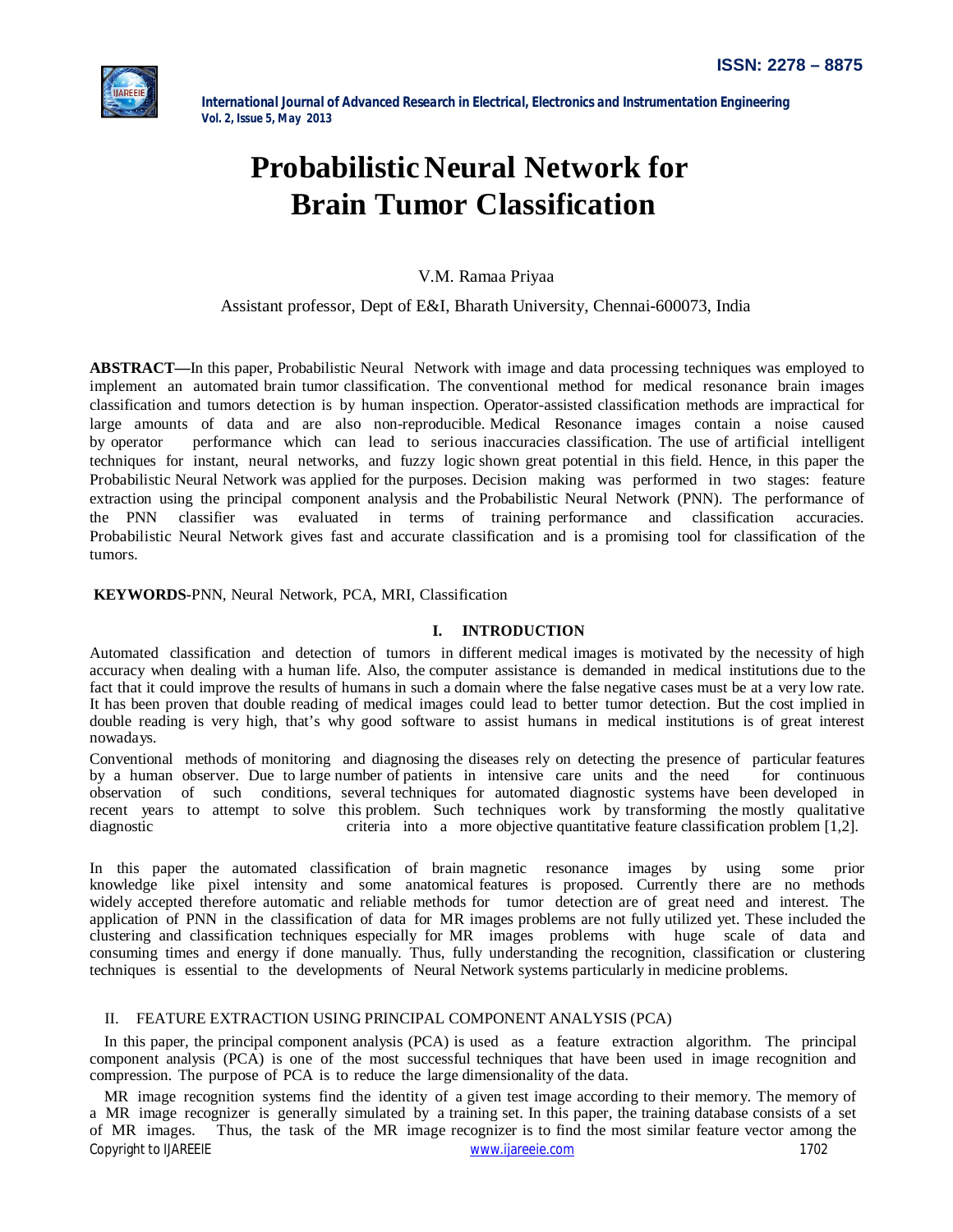

training set to the feature vector of a given test image.

In the training phase, feature vectors are extracted for each image in the training set. Let  $\Omega_1$  be a training image of image 1 which has a pixel resolution of *M* x *N* (*M* rows, *N* columns). In order to extract PCA features of  $Ω_1$ , first convert the image into a pixel vector  $\Phi_1$  by concatenating each of the *M* rows into a single vector. The length (or, dimensionality) of the vector  $\Phi_1$  will be *M* x *N*. In this paper, the PCA algorithm is used as a dimensionality reduction technique which transforms the vector  $\Phi_1$  to a vector  $\omega_1$  which has a dimensionality *d* where  $d \ll M x N$ . For each training image  $\Omega_i$ , these feature vectors  $\omega_i$  are calculated and stored.

In the testing phase, the feature vector  $\omega_i$  of the test image  $\Omega_i$  is computed using PCA. In order to identify the test image  $\Omega_j$ , the similarities between  $\omega_j$  and all of the feature vectors  $\omega_i$ 's in the training set are computed. The similarity between feature vectors is computed using Euclidean distance. The identity of the most similar  $\omega_i$  is the output of the image recognizer. If  $i = j$ , it means that the MR image *j* has correctly identified, otherwise if  $i \neq j$ , it means that the MR image *j* has misclassified. Schematic diagram of the MR image recognition system that is implemented is shown in Fig. 1.



Figure 1. Schematic diagram of a MR image recognizer

#### **III. PROBABILISTIC NEURAL NETWORK**

The probabilistic neural network was developed by Donald Specht. This network provides a general solution to pattern classification problems by following an approach developed in statistics, called Bayesian classifiers [3,4].

PNN is adopted for it has many advantages. Its training speed is many times faster than a BP network. PNN can approach a Bayes optimal result under certain easily met conditions [4]. Additionally, it is robust to noise examples. Advance hybrid PNN such as done by Georgiadas et all [5] aimed to improve brain tumor characterization on MRI by using PNN and non-linear

MATLAB Neural Network Toolbox. Dimensions of arrays are marked under their names.



Figure 2. Network Structure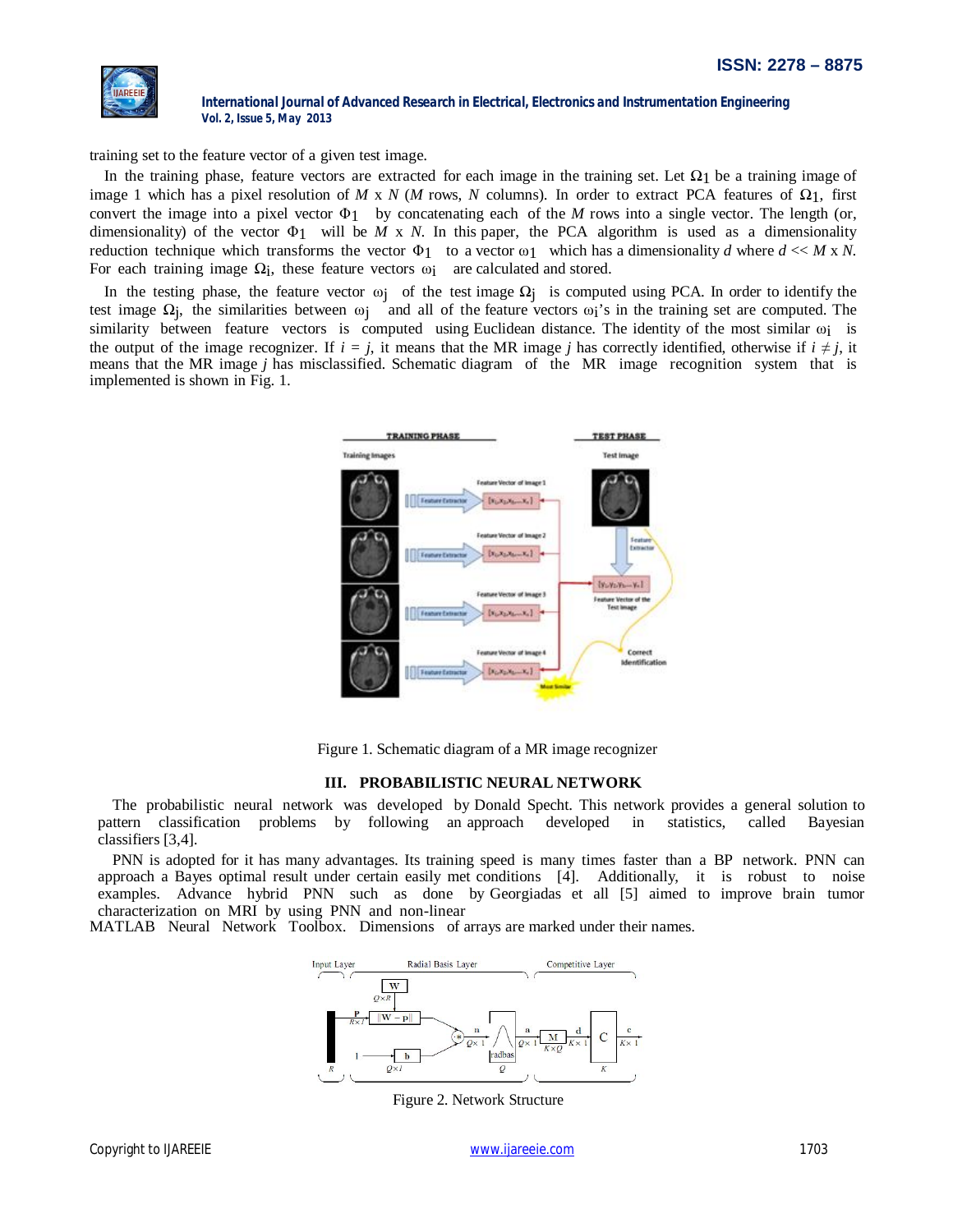

*1) Input Layer:* The input vector, denoted as **p**, is presented as the black vertical bar in Fig. 2. Its dimension is *R*  $\times$  *I*. In this paper,  $R = 3$ .

*2) Radial Basis Layer:* In Radial Basis Layer, the

vector distances between input vector p and the weight vector made of each row of weight matrix **W** are calculated. Here, the vector distance is defined as the dot product between two vectors [8]. Assume the dimension of **W** is  $Q \times R$ . The dot product between **p** and the *i*-th row of **W** produces the *i*-th element of the distance vector ||**W−p**||, whose dimension is *Q×1*, as shown in Fig. 2. The minus symbol, "**−**", indicates that it is the distance between vectors.

Then, the bias vector **b** is combined with ||**W− p**|| by an element-by-element multiplication, represented as "**.**∗" in Fig. 2. The result is denoted as  $\mathbf{n} = ||\mathbf{W} - \mathbf{p}||$   $\cdot \mathbf{*} \mathbf{p}$ .

The transfer function in PNN has built into a distance criterion with respect to a center. In this paper, it is defined as  $- n^2$  transformation of textured features. This method employs a two level hierarchical decision tree

discriminate the

 $radbas(n) = e(1)$ 

metastatic brain tumor cases from the gliomas and meningiomas (primary brain tumor) cases. At each level, classification was performed using two different LSFT- PNN classifier. LSST-PNN then was compared with the support Vector Machines with Radial Basis Kernel (SVM-RBF) and the Artificial Neural Network (ANN) classifiers. However, we choose a basic Matlab PNN for its simple structure and training manner.

The most important advantage of PNN is that training is easy and instantaneous [4]. Weights are not "trained" but assigned. Existing weights will never be alternated but only new vectors are inserted into weight matrices when training. So it can be used in real-time. Since the training and running procedure can be implemented by matrix manipulation, the speed of PNN is very fast.

The network classfies input vector into a specific class because that class has the maximum probability to be correct. In this paper, the PNN has three layers: the Input layer, Radial Basis Layer and the Competitive Layer. Radial Basis Layer evaluates vector distances between input vector and row weight vectors in weight matrix. These distances are scaled by Radial Basis Function nonlinearly. Then the Competitive Layer finds the shortest distance among them, and thus finds the training pattern closest to the input pattern based on their distance. The network structure is illustrated in Fig. 2. The symbols and notations are adopted as used in the book Neural Network Design [6]. These symbols and notations are also used by

Each element of **n** is substituted into Eq. 1 and produces corresponding element of **a**, the output vector of Radial Basis Layer. The *i*-th element of **a** can be represented as

$$
a_i = \text{radbas}(\|\mathbf{W}_i - \mathbf{p}\| \cdot \mathbf{*b}_i) \tag{2}
$$

where  $W_i$  is the vector made of the *i*-th row of  $W$  and  $b_i$ is the *i*-th element of bias vector **b**.

*3) Some characteristics of Radial Basis Layer:* The *i*-th element of a equals to 1 if the input **p** is identical to the *i*- th row of input weight matrix **W**. A radial basis neuron with a weight vector close to the input vector **p** produces a value near 1 and then its output weights in the competitive layer will pass their values to the competitive function. It is also possible that several elements of **a** are close to 1 since the input pattern is close to several training patterns.

*4) Competitive Layer:* There is no bias in Competitive Layer. In Competitive Layer, the vector **a** is firstly multiplied with layer weight matrix **M**, producing an output vector **d**. The competitive function, denoted as **C** in Fig. 2, produces a 1 corresponding to the largest element of **d**, and 0's elsewhere. The output vector of competitive function is denoted as **c**. The index of 1 in **c** is the number of tumor that the system can classify. The dimension of output vector,  $K$ , is  $5$  in this paper.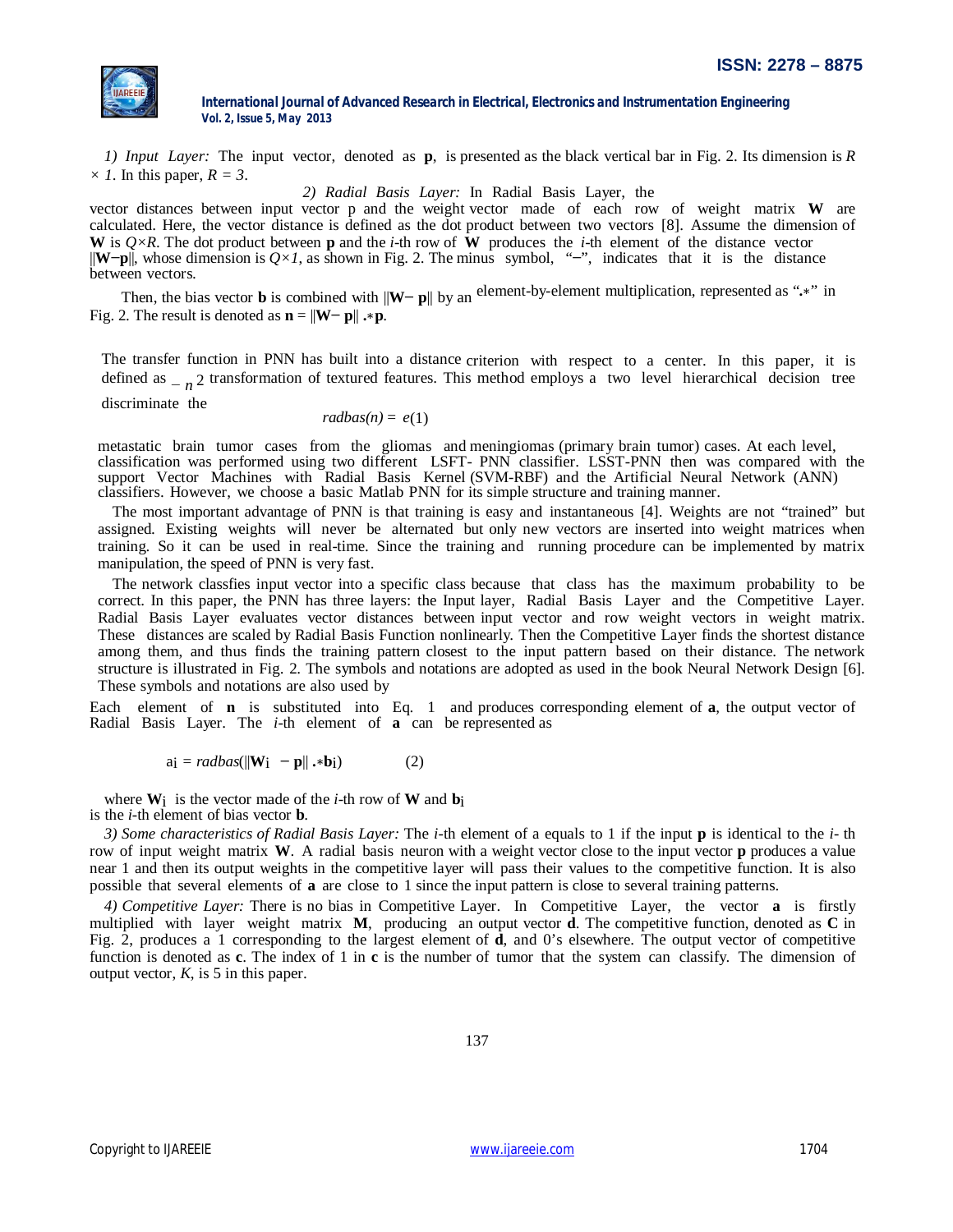

## **IV. METHODOLOGY**

A description of the derivation of the PNN classifier was given in Chettri and Cromp [7]. PNNs had been used for classification problems. The PNN classifier presented good accuracy, very small training time, robustness to weight changes, and negligible retraining time.

There are 6 stages involved in the proposed model which are starting from the data input to output. The first stage is should be the image processing system. Basically in image processing system, image acquisition and image enhancement are the steps that have to do. In this paper, these two steps are skipped and all the images are collected from available resource. The proposed model requires converting the image into a format capable of being manipulated by the computer. The MR images are converted into matrices form by using MATLAB. Then, the PNN is used to classify the MR images. Lastly, performance based on the result will be analyzed at the end of the development phase. The proposed brain MR images classification method is shown in Fig. 3.



Figure 3. The proposed system

#### **V. RESULTS AND DISCUSSION**

Various experiments were performed and the sizes of the training and testing sets were determined by taking into consideration the classification accuracies. The data set was divided into two separate data sets – the training data set (20 subjects) and the testing data set (15 subjects). The training data set was used to train the network, whereas the testing data set was used to verify the accuracy and the effectiveness of the trained network for the classification of brain tumors.



Figure 4. Training Data

The PNN was implemented by using MATLAB software package. The spread value (S.V.) of the radial basis function was used as a smoothing factor and classifier accuracy was examined when different values of